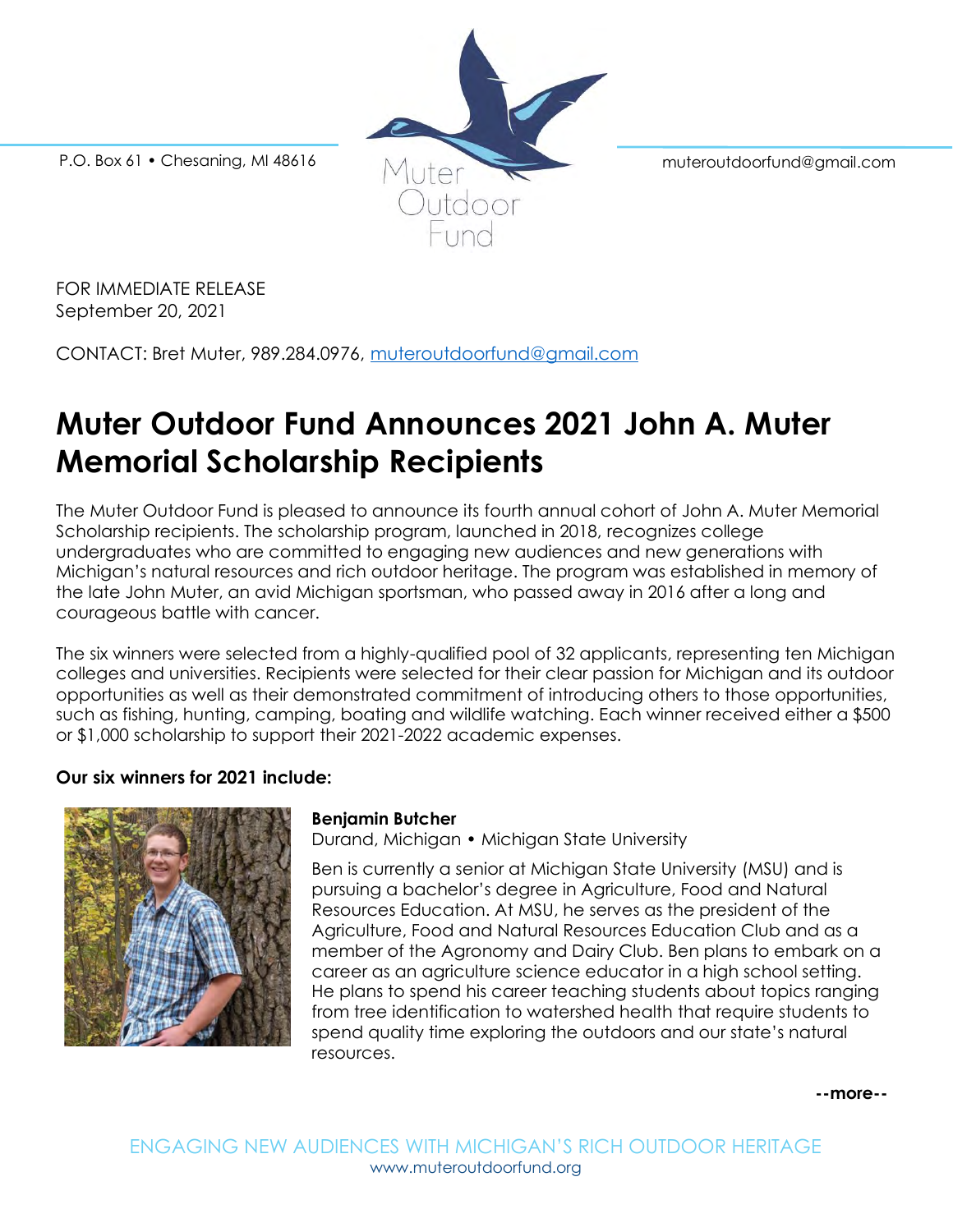P.O. Box 61 • Chesaning, MI 48616 Muter Muter muteroutdoorfund@gmail.com



#### **Blake Chosa**

Baraga, Michigan • Michigan Technological University

utdoor

Blake is entering his fourth year at Michigan Technological University (MTU) where he is majoring in Wildlife Ecology & Management and minoring in Fish Biology. At MTU, Blake is involved in the Wildlife Society Student Chapter and previously served as its social chair. He is also involved with the Fishing Club. Since starting his studies at MTU, Blake has worked for Baraga State Park and the Keweenaw Invasive Species Management Area Project, and has served as a wildlife technician for the Keweenaw Bay Indian Community. Blake hopes to work as a wildlife technician, a land manager, or as a conservation officer.



# **Kyle Kunst**

Grand Rapids, Michigan • Grand Valley State University

Kyle is in his junior year at Grand Valley State University (GVSU) and is majoring in marketing. He is on the GVSU Fishing Team and regularly competes in collegiate tournaments both in Michigan and around the country. At the age of 17, Kyle started his own outdoor YouTube channel called "Reel Obsession" which features a variety of hunting and fishing videos. Over the last few years, he's filmed many videos and has built up a large following. Once he completes his marketing degree, Kyle hopes to land a job for a company in the outdoor industry where he can combine his passions.



#### **Maisie Wiler**

Zeeland, Michigan • Grand Valley State University

Maisie is currently in her junior year at Grand Valley State University (GVSU) and is pursuing a bachelor's degree in Natural Resources Management. At GVSU, she has volunteered her time for research projects that attempt to understand the effects of controlled burning on invasive species. Maisie has also been involved with the Farm Club, serving throughout the last year as its president. She has also practiced and educated students on the principles of sustainable agriculture and sustainable living. This summer, she interned with the National Park Service as an Interpretive Ranger at Mount Rushmore.